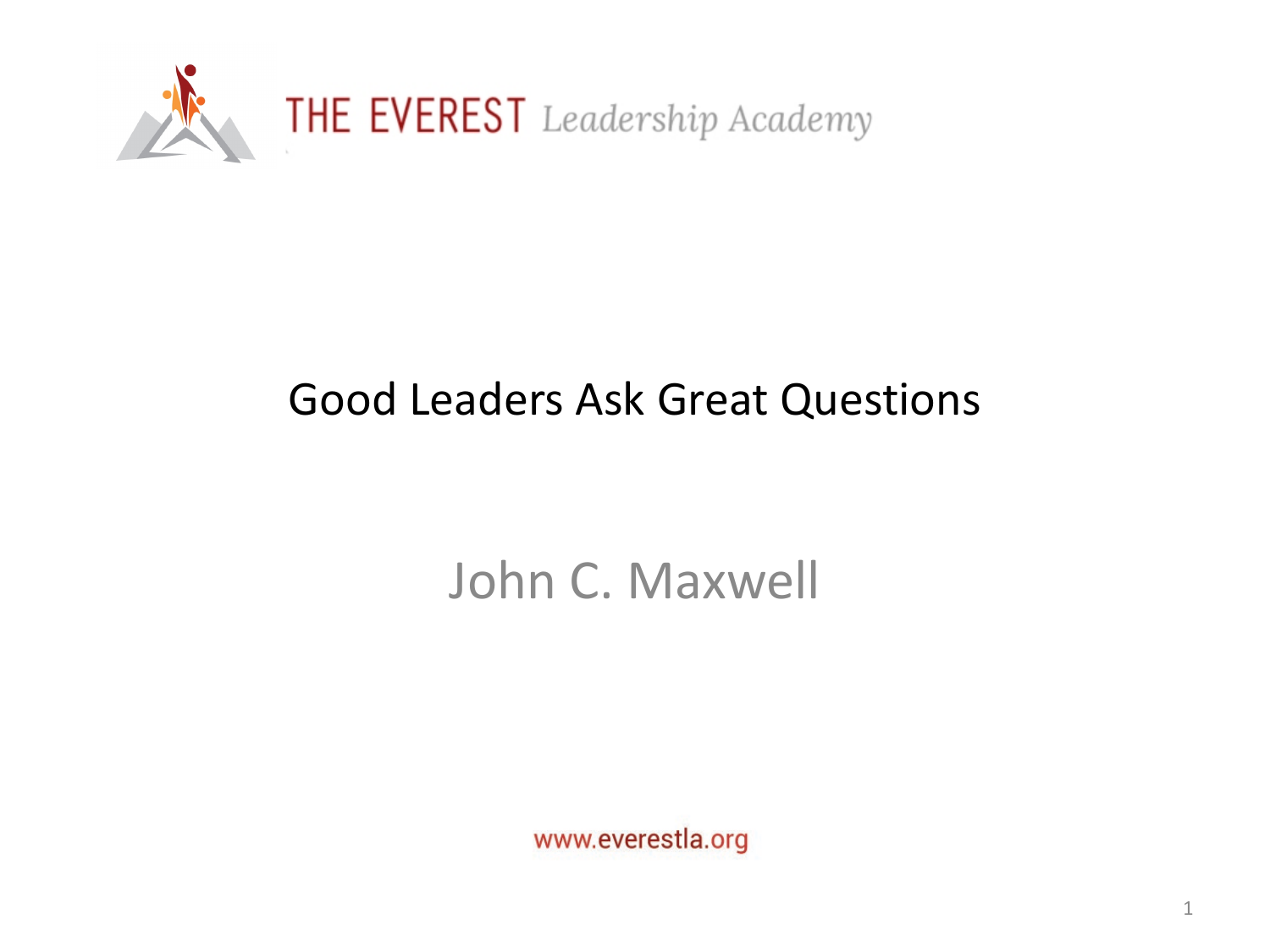

# Why Are Questions So Important?

- You only get answers to the questions you ask
- Questions are the keys leading to opportunities
- Questions most effective means of connecting with people
- Questions cultivate humility
- Questions help you engage others in conversation
- Questions allow us to build better ideas
- Questions give us a different perspective
- Questions challenge mind-sets and get you out of ruts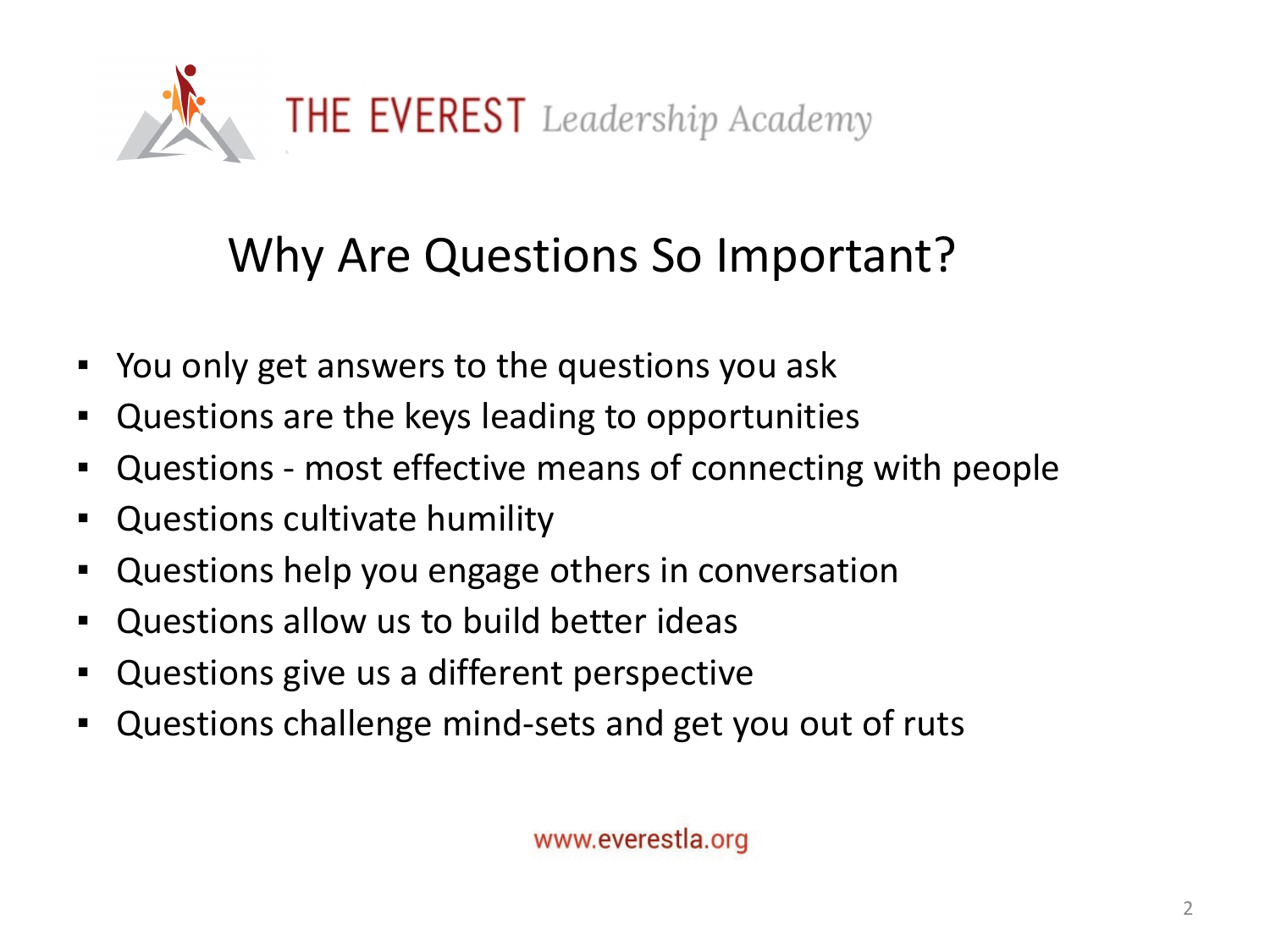

# Quotes

"My greatest strength as a consultant is to be ignorant and ask a few questions" Peter Drucker

"The ability to ask the right question is more than half the battle of finding the answer" Thomas J. Watson

" The greatest problem with communication is the illusion that it has been accomplished" George Bernard Shaw

" Any leader who asks the right questions of the right people has the potential to discover and develop great ideas" Thomas Edison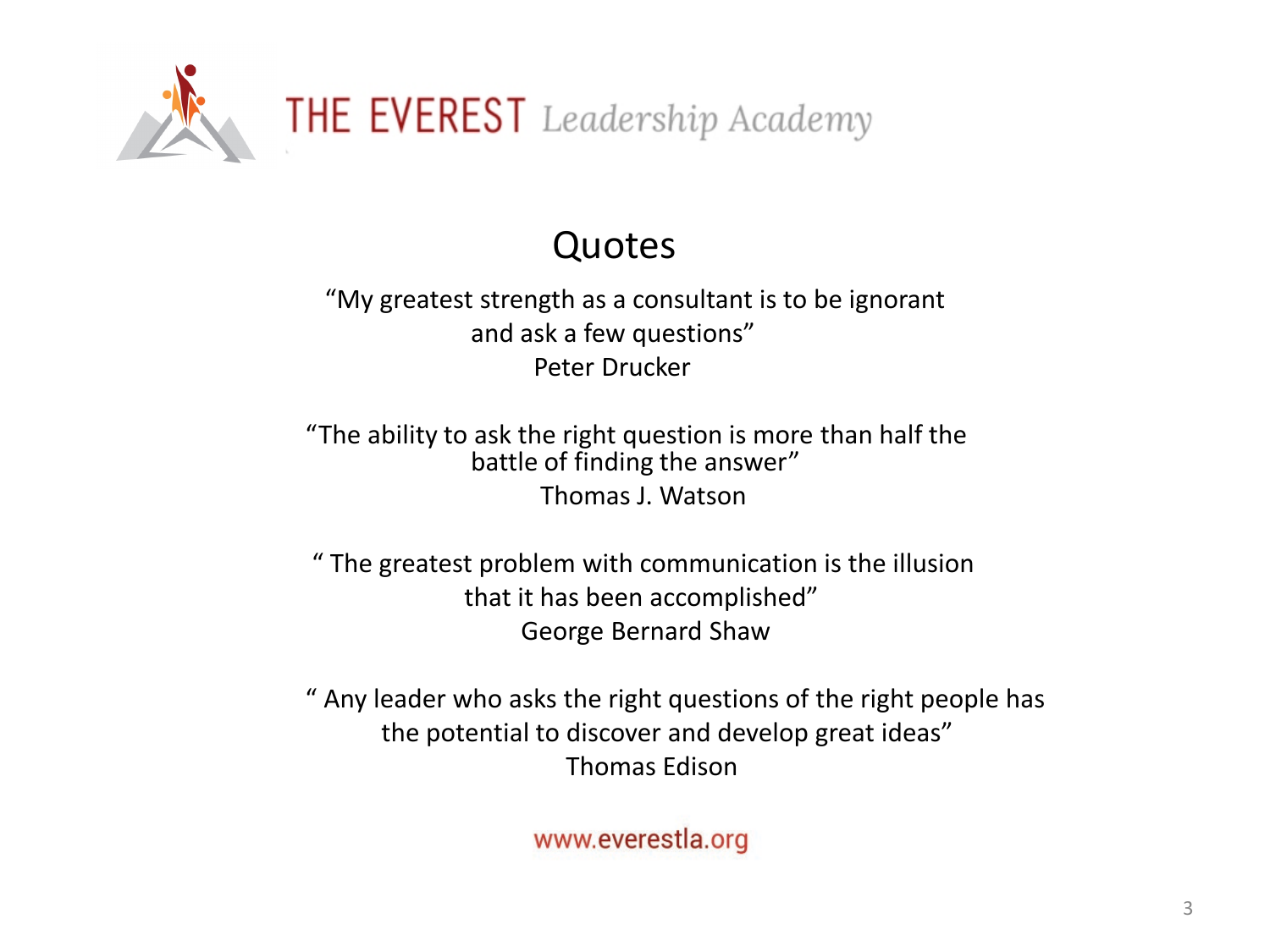

# What Questions Do I Ask Myself as a Leader?

■ Am I investing in myself? A question of personal growth

□ Your self-image-> how you see yourself:

- You will never be able to bet on yourself unless you believe in yourself
- $\Box$  Your dream  $\rightarrow$  how you see your future:
	- The size of your dream determines the size of your investment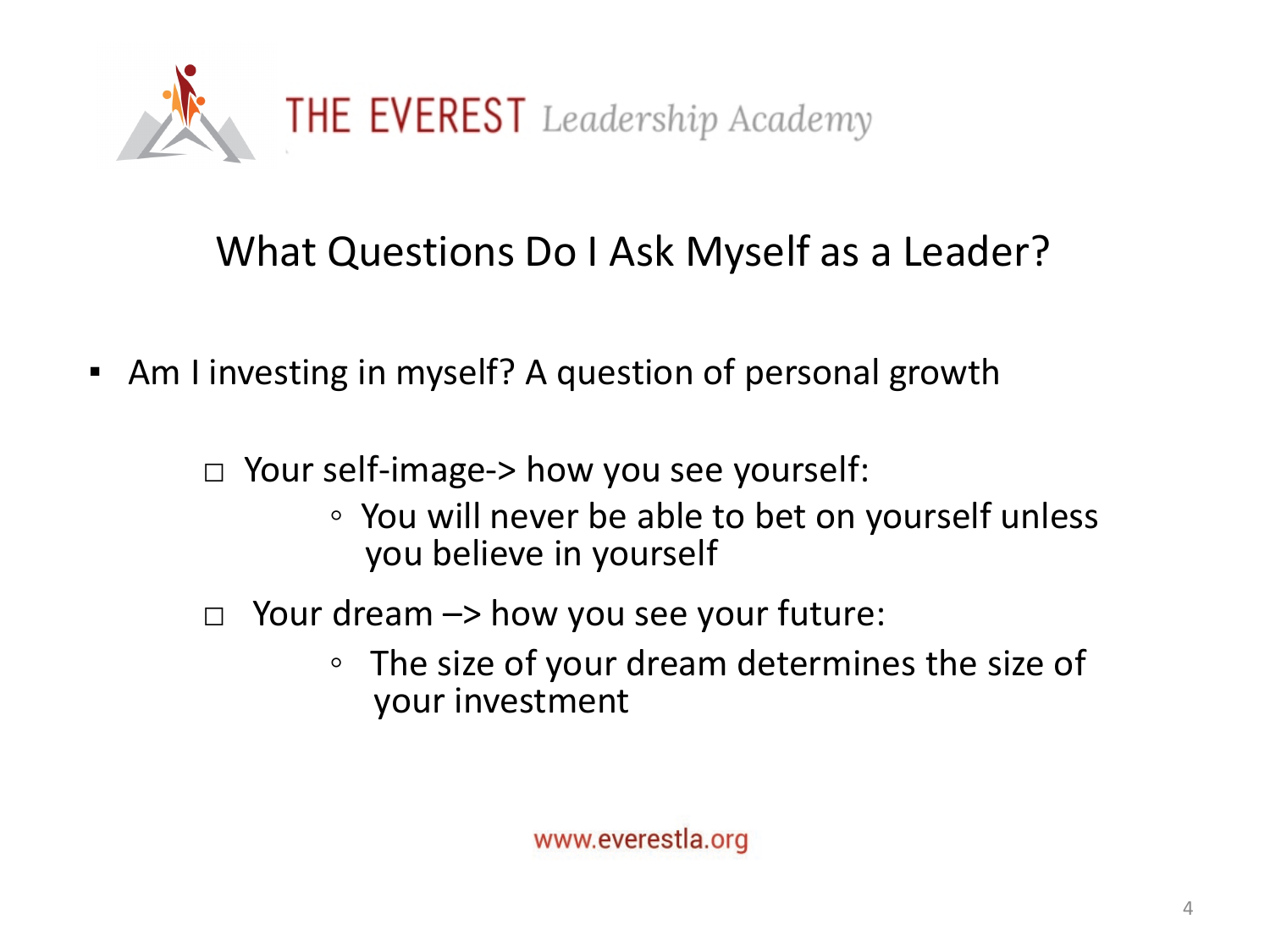

- Am I genuinely interested in others? A motivational question
	- □ Will a leader use his or her advantage for personal gain or for the benefit of everyone on the team?
		- Selfish leaders seek power, position, money and prestige
	- $\Box$  Three questions people ask of their leader:
		- Can you help me? a competence question
		- Do you care for me? a compassion question
		- Can I trust you? a character question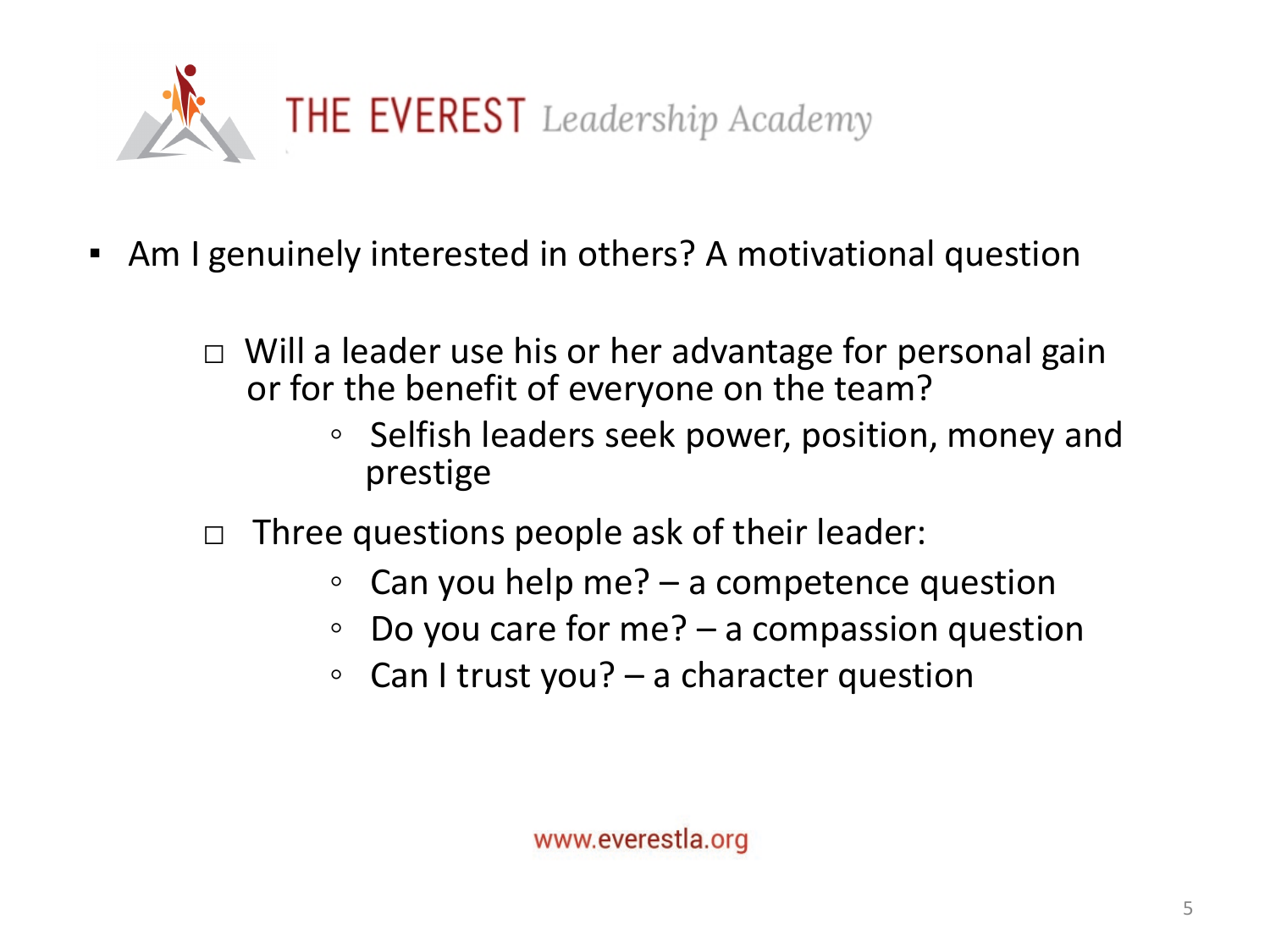

- Am I grounded as a leader? A question of stability
	- $\Box$  Good leaders need to exhibit three important qualities:
		- 1. Humility: understanding your place in light of the bigger picture
		- 2. Authenticity: by doing everything you can to be yourself without pretense
		- 3. Calling: having a purpose that is bigger than you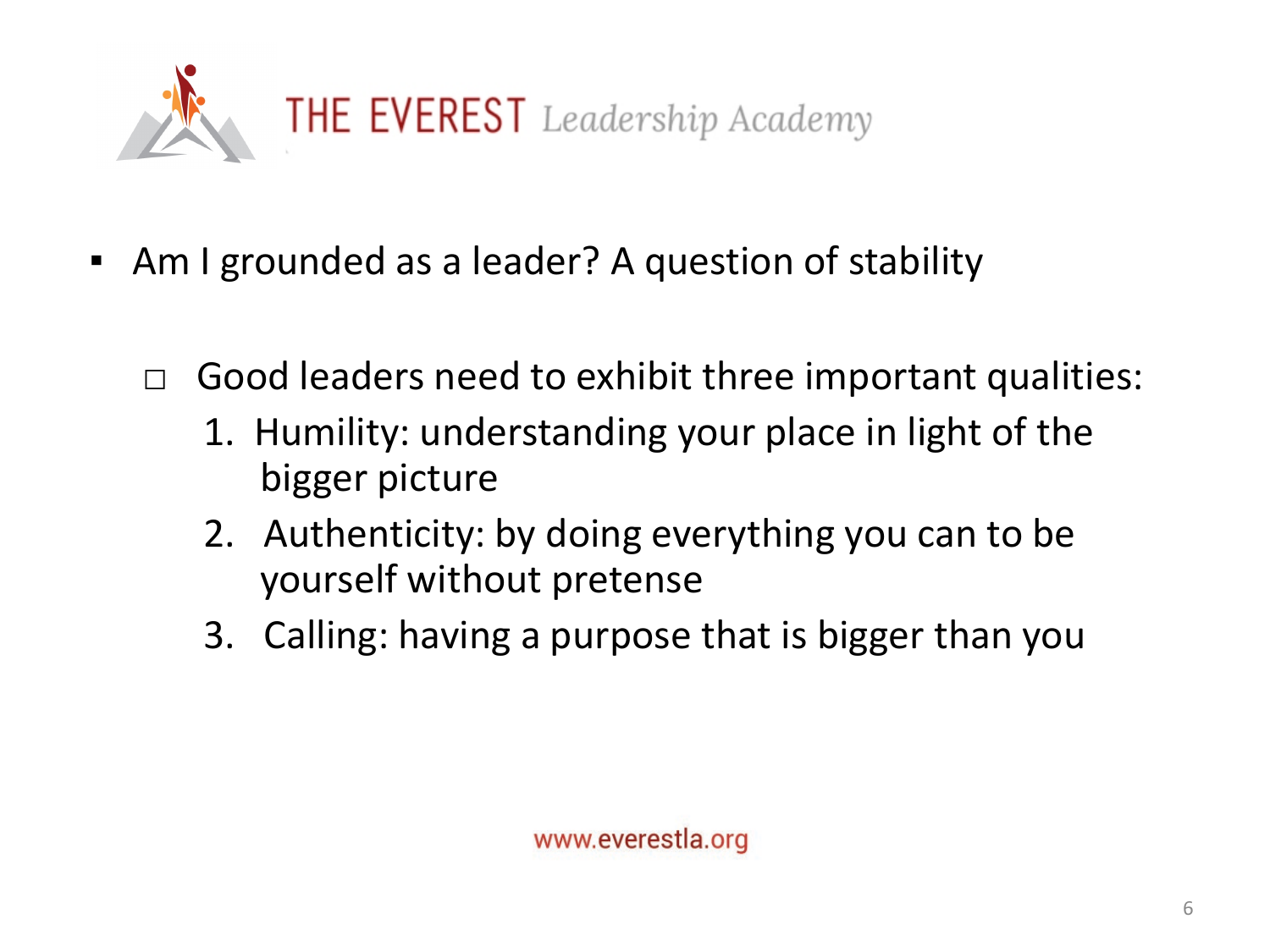

- Am I adding value to my team? A question of teamwork
	- $\Box$  Promote full commitment
		- Getting people to work hard together
	- □ Create an environment of encouragement and support
		- People thrive on acknowledgement and appreciation
	- $\Box$  Identify adversity as an opportunity to develop character
		- Teamwork is never tested during good times
	- □ Consider each person's strengths and weaknesses
		- The freedom to do your own thing ends when you have obligations and responsibilities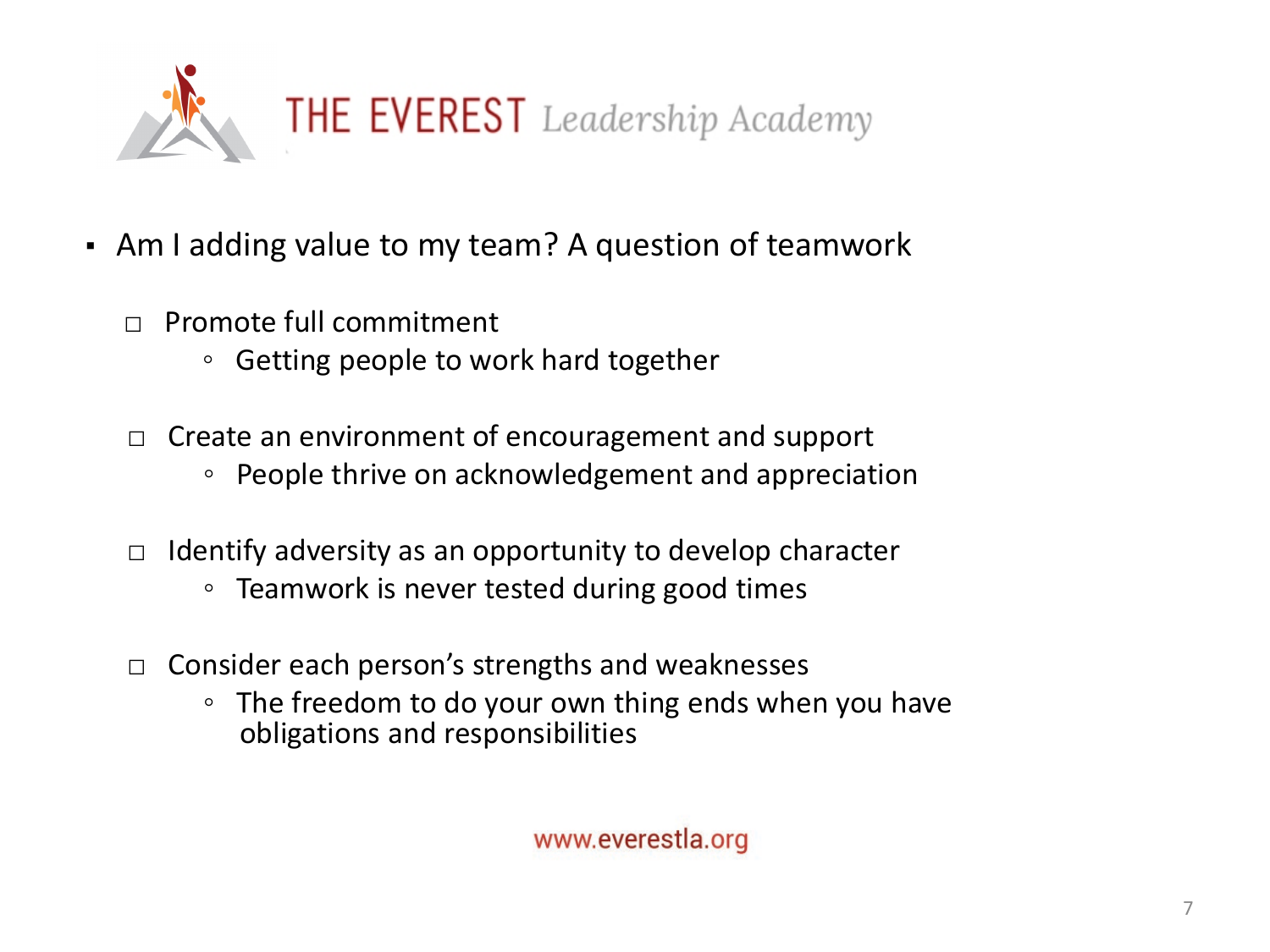

- Am I staying in my strength zone? A question of effectiveness
	- □ Almost every person wastes part of his or her life in attempts to display qualities they don't possess
	- $\Box$  The more you focus on your strengths, the better you will be positioned to see and seize opportunities as they arise
	- $\Box$  As you discover your strengths you develop a uniqueness that allows you to have a greater sense of purpose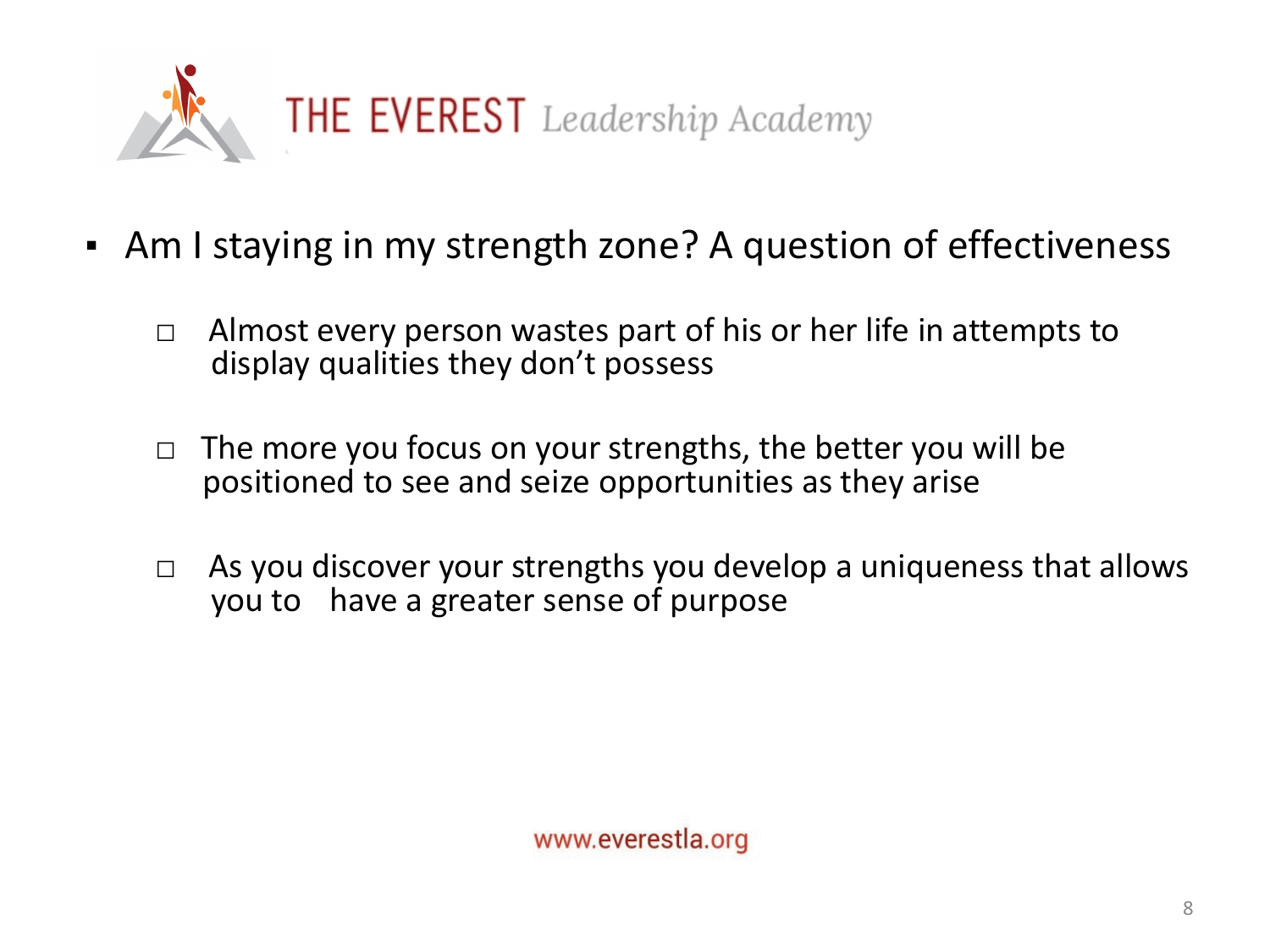

# Am I taking care of today? A question of success

- $\Box$  Good leaders naturally look to the future
- $\Box$  The future isn't where anything gets accomplished. That happens today
- $\Box$  Take care of your relationships today, and you do much to take of success tomorrow
- □ Today will never happen again, so we must make it count. Do that with every day, and tomorrow will take care of itself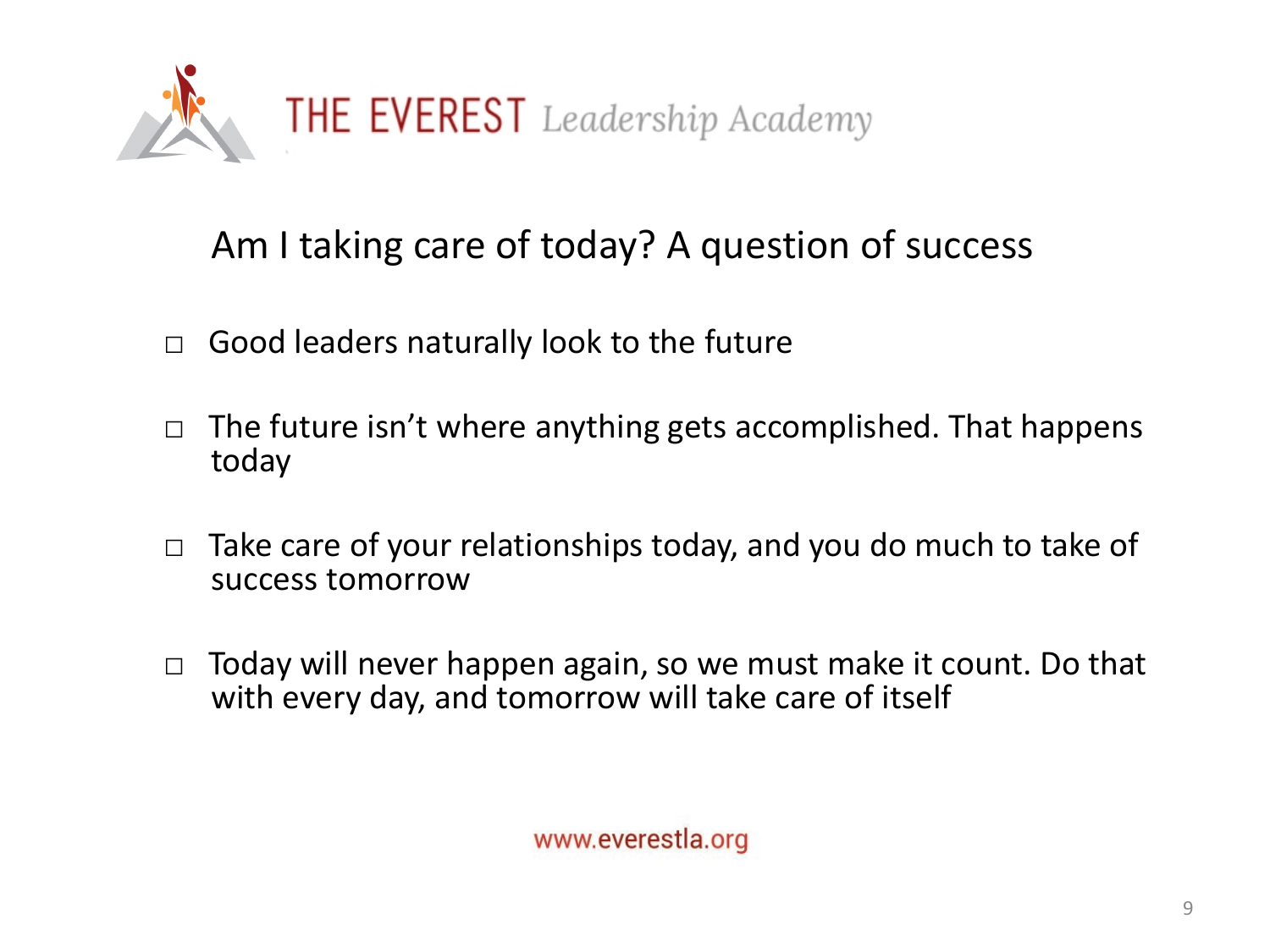

- Am I investing my time with the right people? A question of ROI
	- $\Box$  The influence factor do they influence others?
	- $\Box$  The capacity factor do they have the potential to grow and develop?
	- $\Box$  The attitude factor do they desire to grow and develop themselves?
	- $\Box$  The chemistry factor do we like each other?
	- $\Box$  The passion factor are they self motivated?
	- $\Box$  The character factor are they grounded?
	- $\Box$  The values factor are our values compatible?
	- $\Box$  The teamwork factor do they work well with others?
	- $\Box$  The support factor do they add value to me?
	- $\Box$  The creative factor can they find possibilities in impossibilities?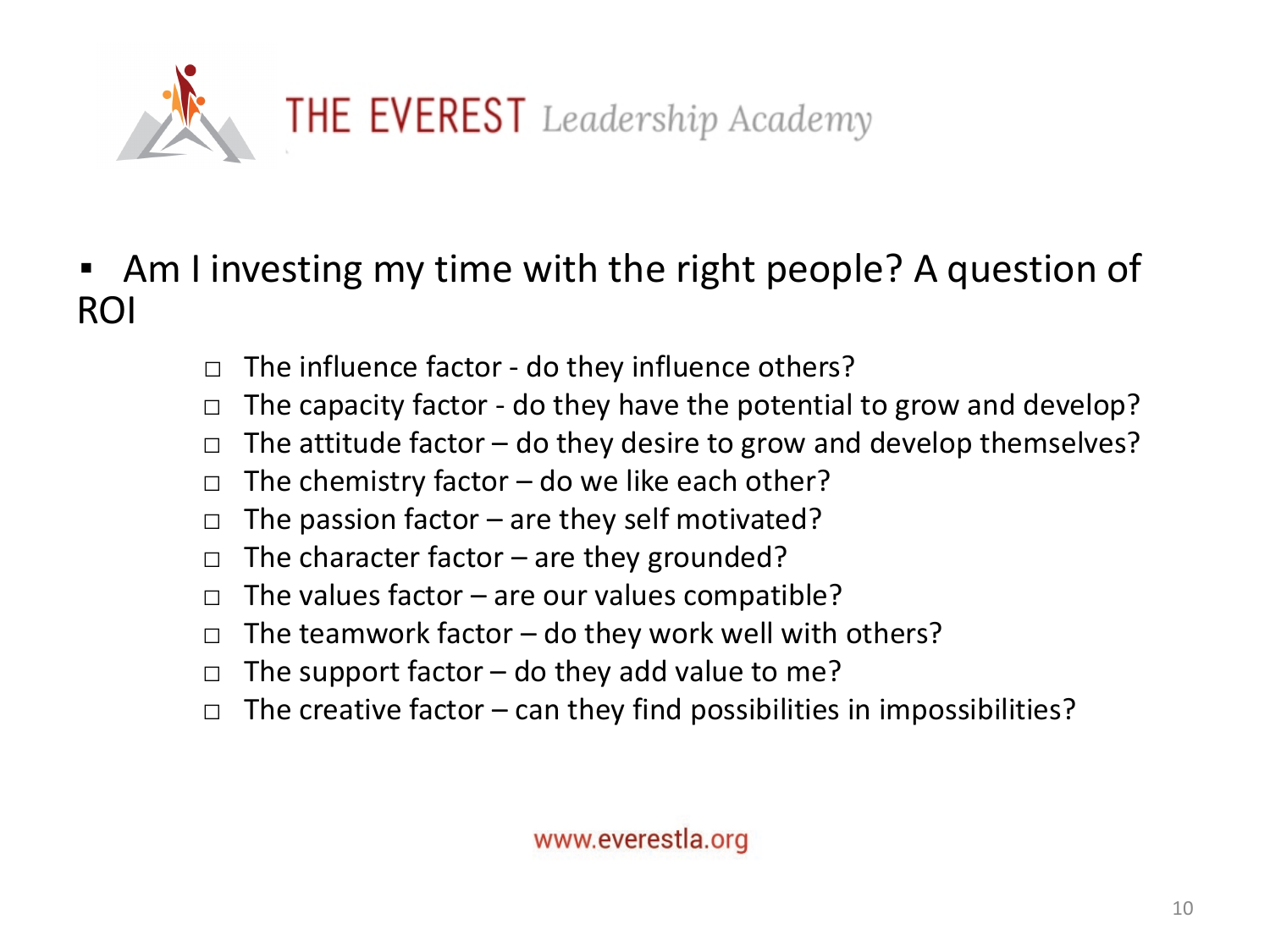

# What Questions Do I Ask My Team Members?

- What do you think?
- How can I serve you?
- What do I need to communicate?
- Did we exceed expectations?
- What did we learn?
- Did we add value?
- How do we maximize this experience?
- What do I need to know?
- How do we make the most of this opportunity?
- How are the numbers?
- What am I missing?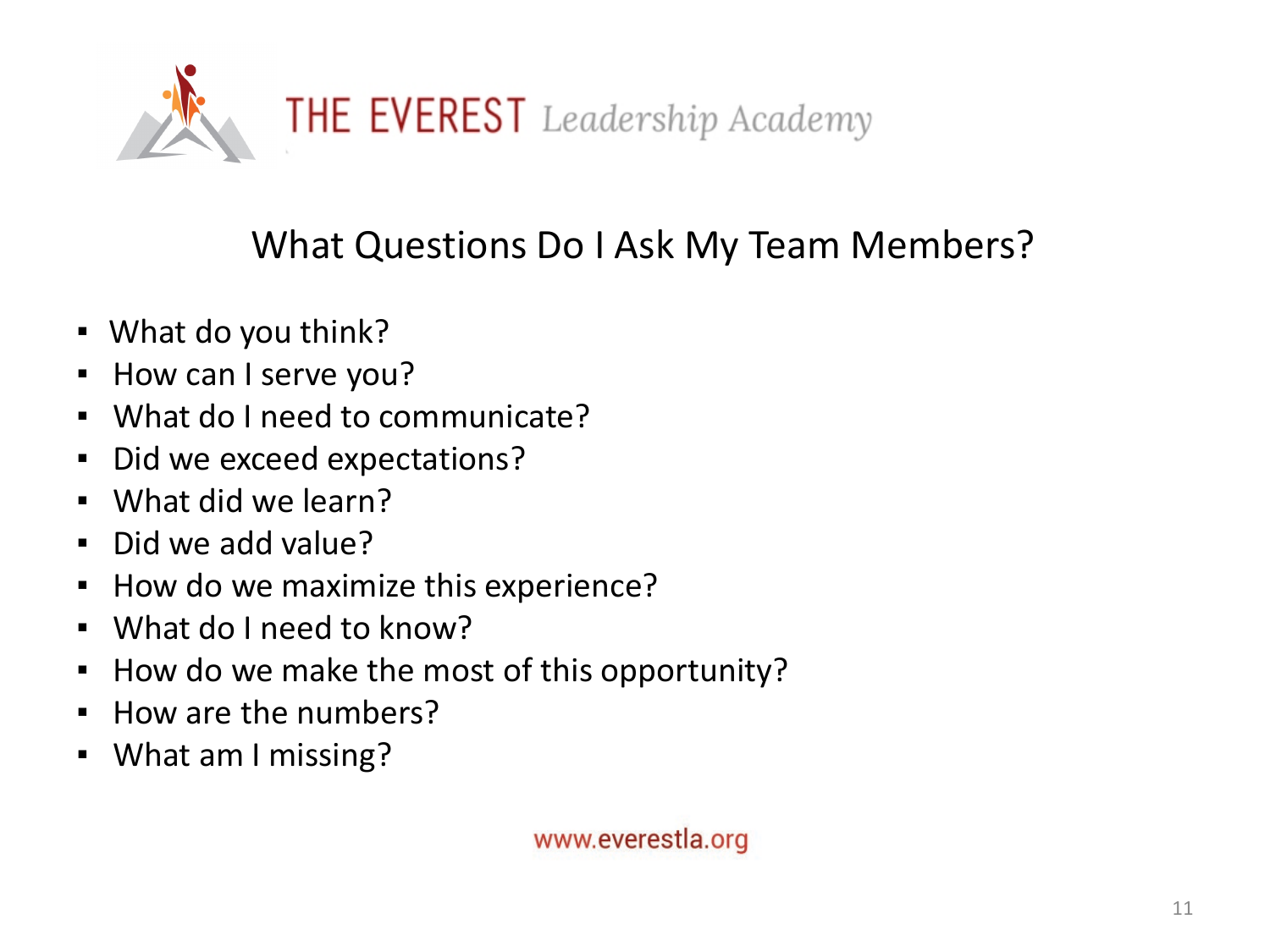

# Questions Leaders Ask Me

Why does leading myself seem more difficult than leading others?

- $\Box$  We have blind spots don't see ourselves realistically
- $\Box$  We see others in light of their actions
- A singular perspective:
	- $\Box$  We have a singular perspective if your only tool is a hammer you see every problem as a nail
- Insecurity:
	- □ We think of ourselves first
	- $\Box$  We limit our best people they threaten us
	- $\Box$  We need credit its irks them to share it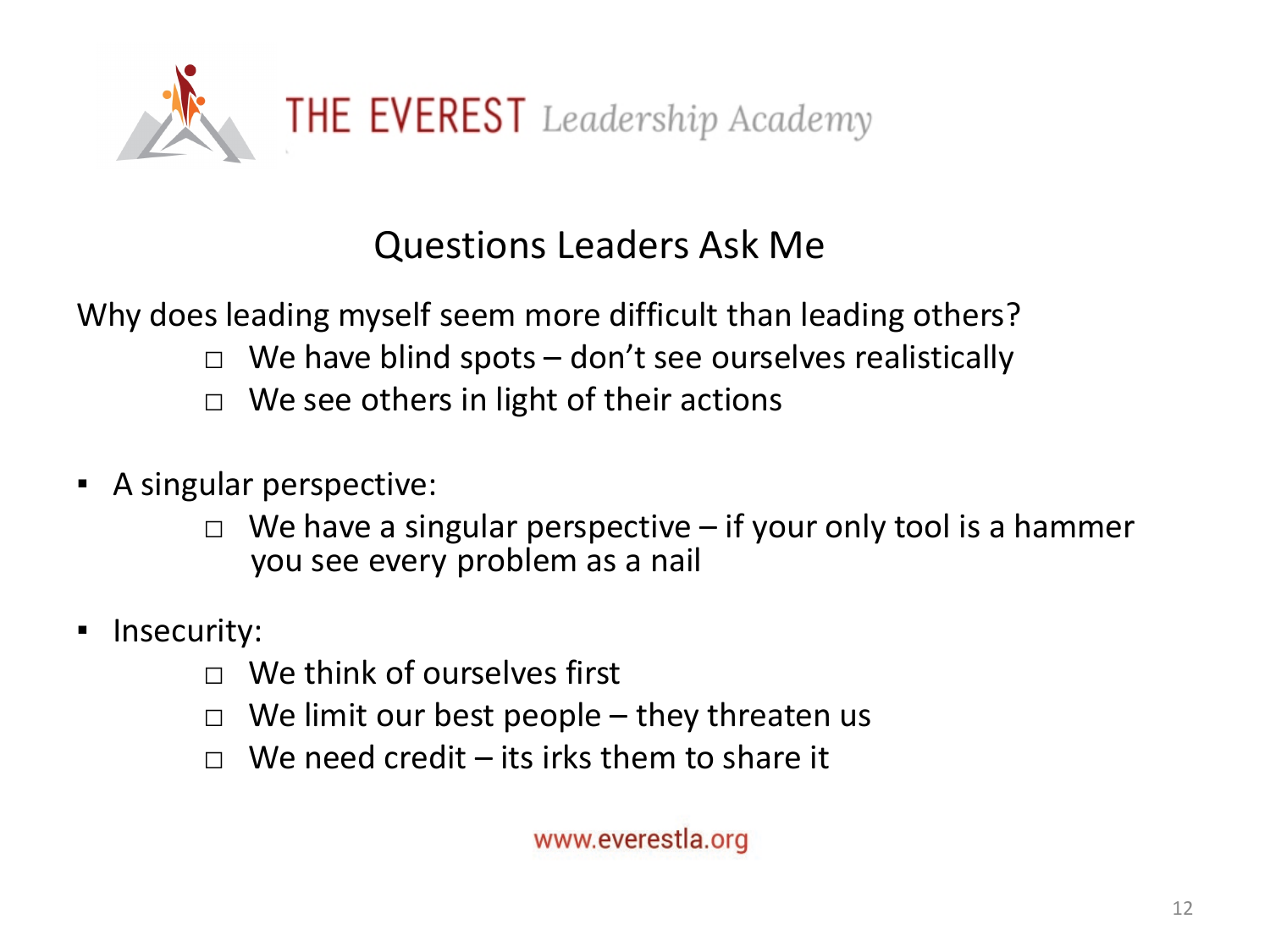

- An out-of-control ego:
	- $\Box$  Pride is at the bottom of all great mistakes
	- $\Box$  They believe others are inferior to them
- Weak character:
	- $\Box$  A deal breaker when leading yourself or others
	- □ Do others show reluctance to trust you?
	- □ When values, thoughts, feelings, and actions are not in alignment
	- $\Box$  Do you make vows, resolutions, or decisions to change and then go back to your old behavior?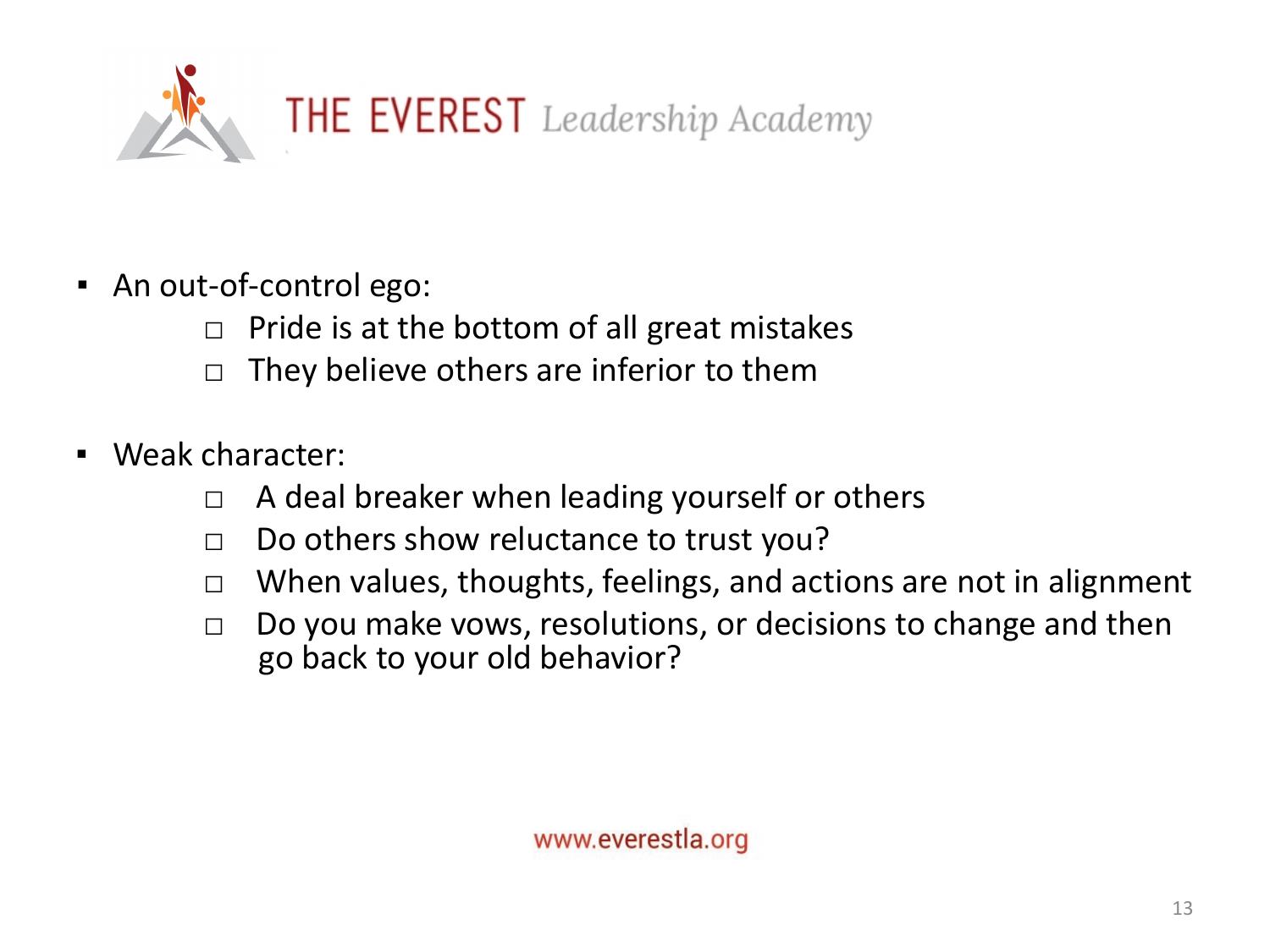

# What Gives a Leader Sustainability?

- Passion
	- □ Energy and credibility
	- $\Box$  Inspiring doing what you love to do
- Principles
	- □ True to yourself
- Practices
	- □ Maintain a positive attitude
- People

 $\Box$  The people around you will either wind you up or wear you down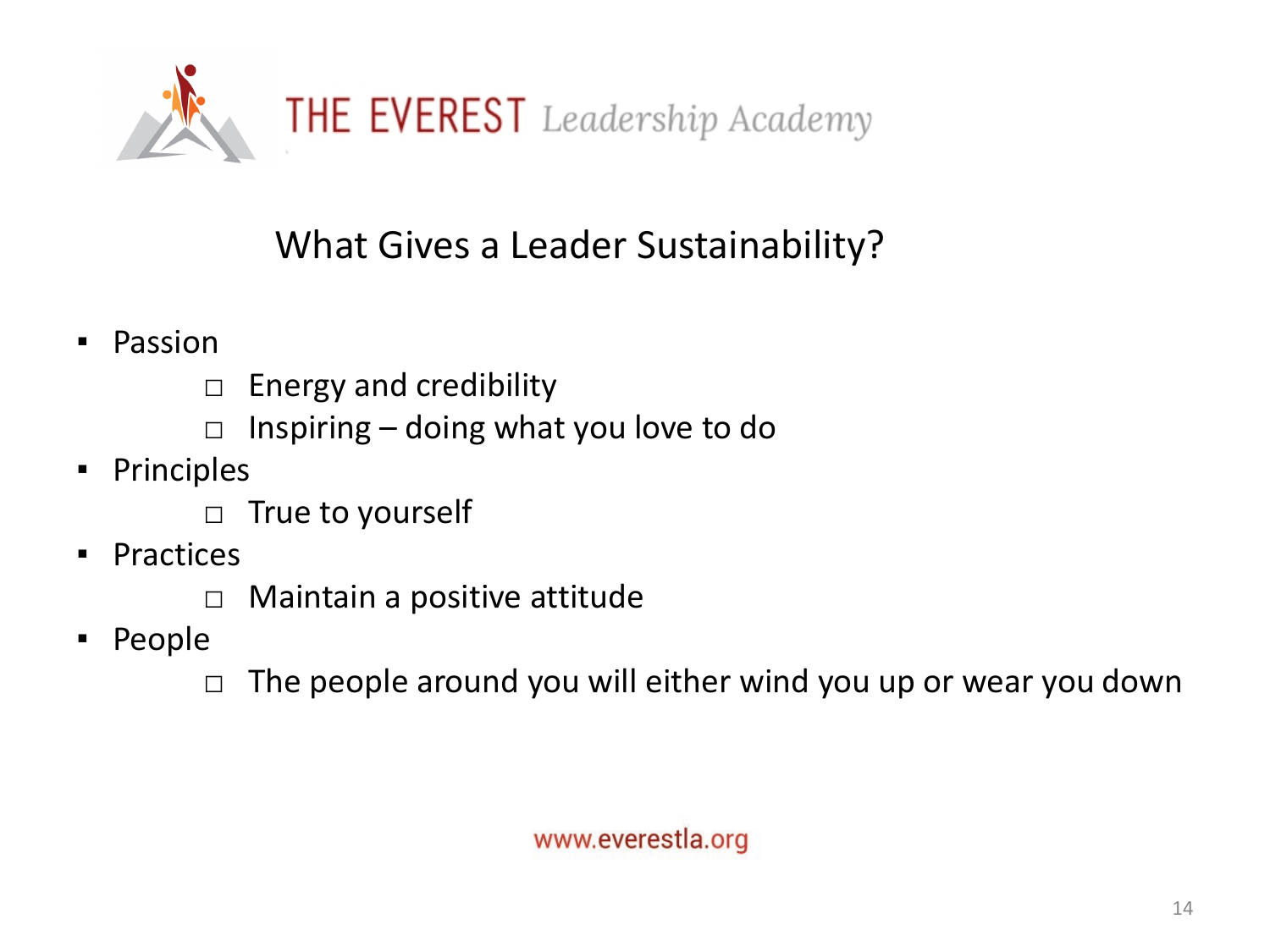

# What Are the Most Important Values for a Leader?

- Servanthood
	- $\Box$  True leaders are motivated by loving concern, rather than a desire for personal glory, they are willing to pay the price
- Purpose
	- $\Box$  Let your Why direct your What
	- $\Box$  You can't grow to your potential if you don't know your purpose
- Integrity
	- $\Box$  Focus more on your responsibilities than on your rights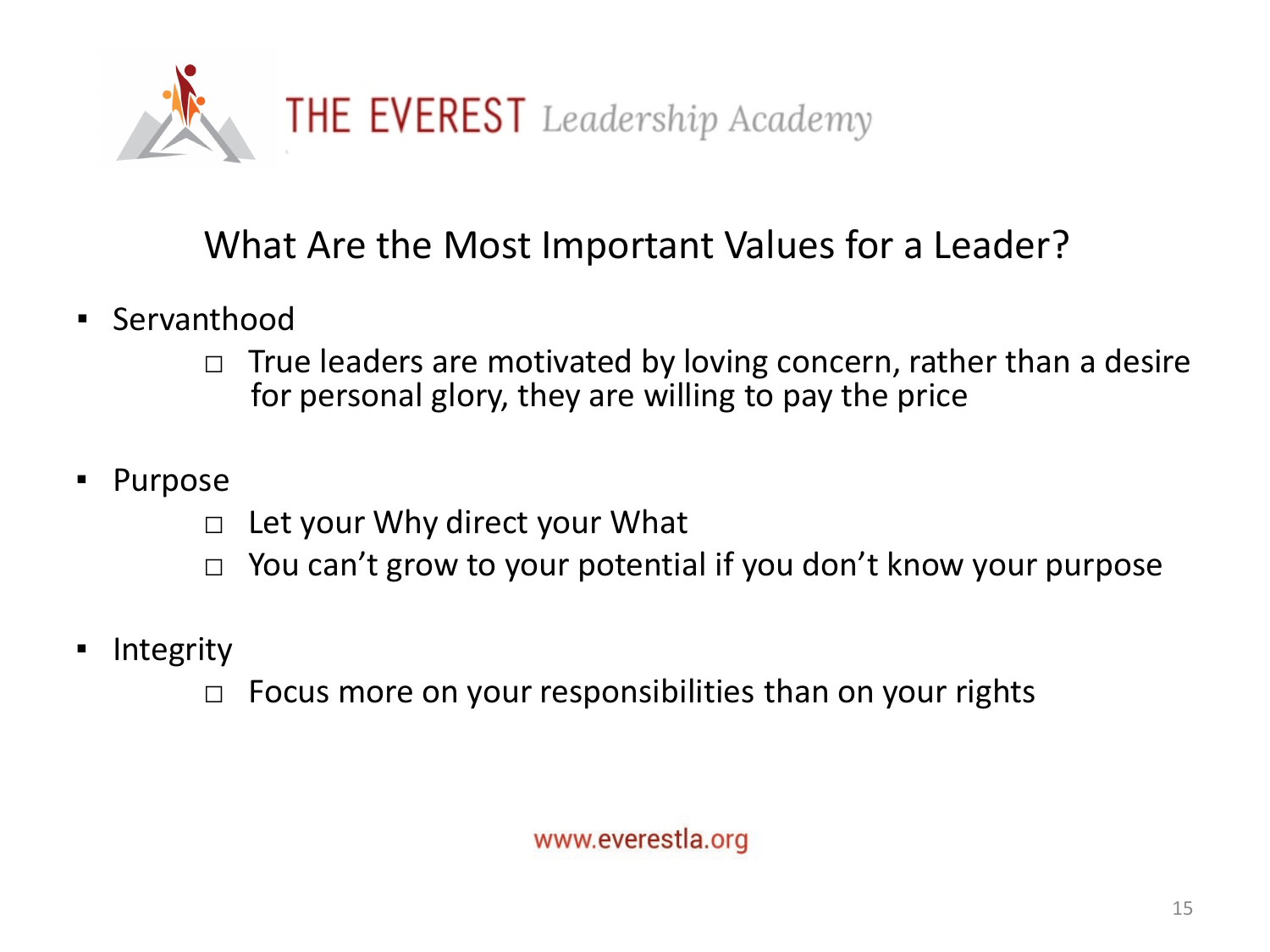

- Relationships
	- $\Box$  Treat people with kindness and respect
	- $\Box$  Effective leaders initiate
	- $\Box$  They learn who they are
	- $\Box$  They offer assistance
- Renewal
	- □ A balanced program for self-renewal
	- □ Physical, social/emotional, mental, and spiritual renewal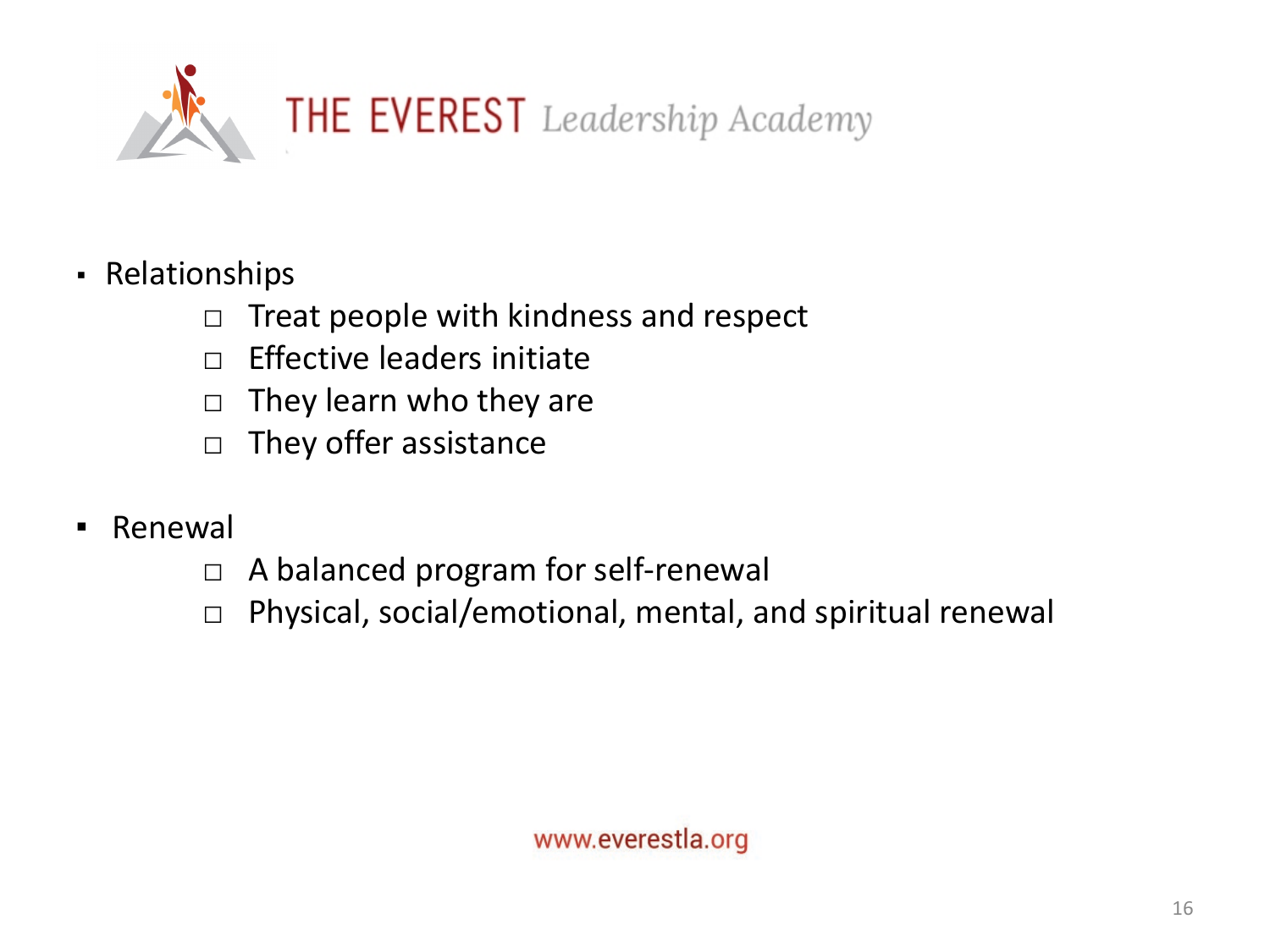

## How Do You Lead with Humility When in the Tough Corporate World It's Viewed as a Weakness?

■ Humility doesn't mean being weak – just thinking of yourself less

Discounts team building Encourages team building Makes us unteachable Values teachability Closes our minds to feedback Closes our minds to feedback Prevents us from admitting mistakes Allows us to face our mistakes Distorts our perception of reality Enables us to face reality Prompts poor character choices extending Promotes character building Limits our potential example and the Enlarges our potential

### Pride Humility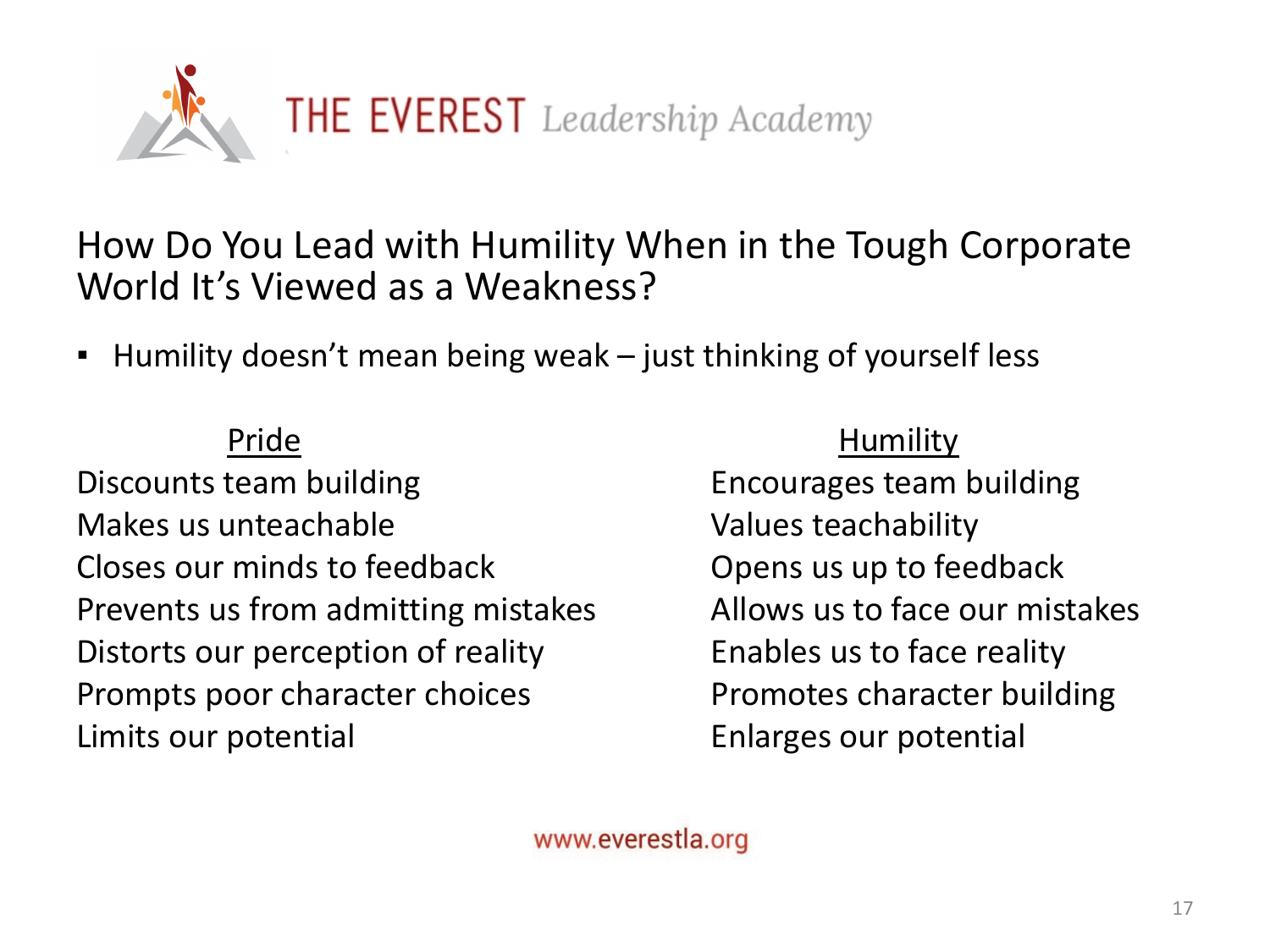

# How Does Leadership Work?

- Does everyone have the potential to be an effective leader?
	- $\Box$  Leadership is developed it's a process
		- Environment a product of your environment / more difficult to develop if not in right environment
	- $\Box$  Exposure inspiration for leadership
		- Read books; listen to great leaders speak
	- $\Box$  Equipping intention for leadership
		- Leadership is influence can be taught
		- You can learn to connect with people
		- Mentoring helps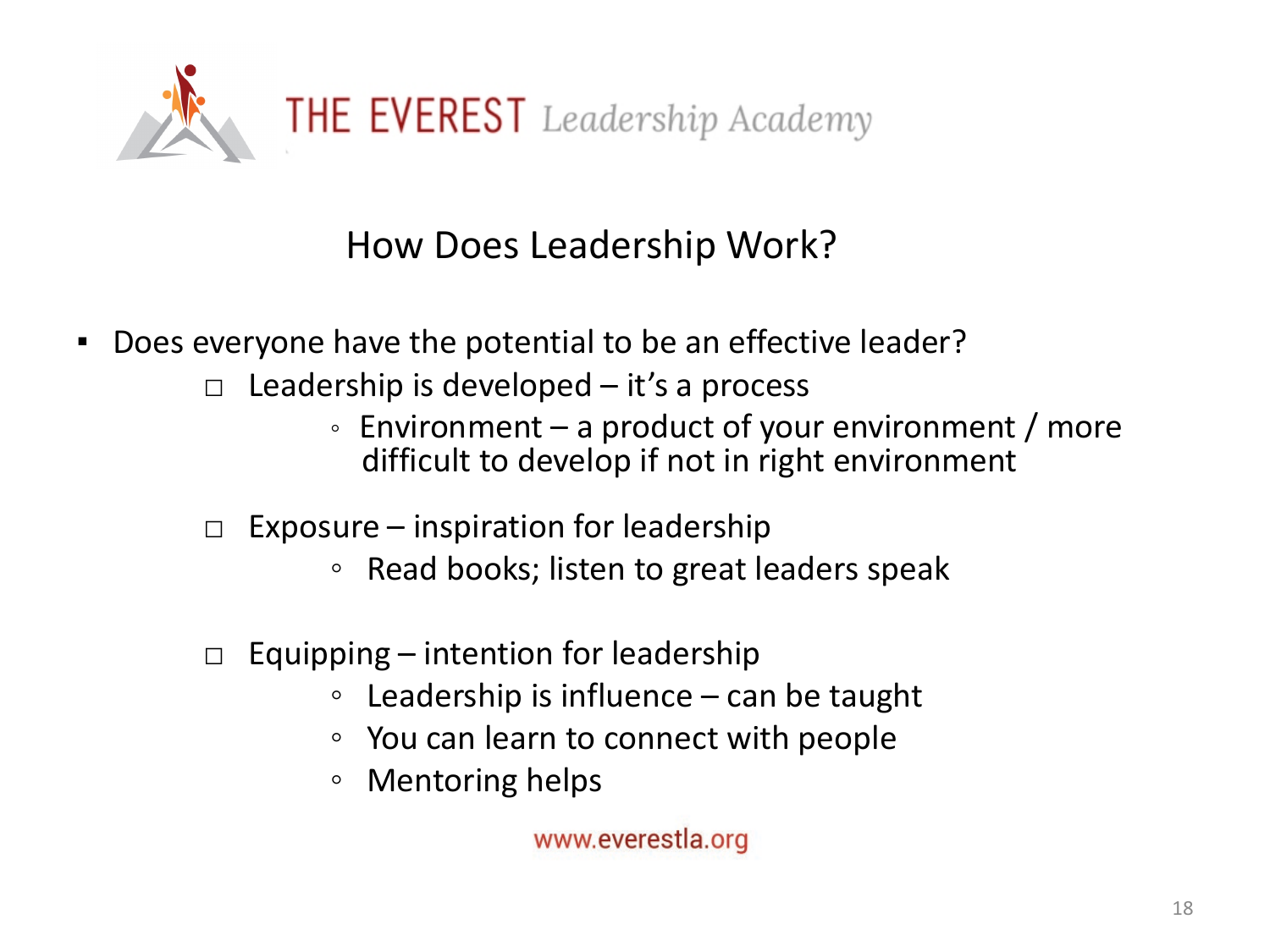

# What is the Ultimate Purpose of Leadership ?

- Adding value to people
	- □ Make everything and everyone you touch a little bit better
	- $\Box$  Learn their life stories and ask questions
	- $\Box$  Believe in them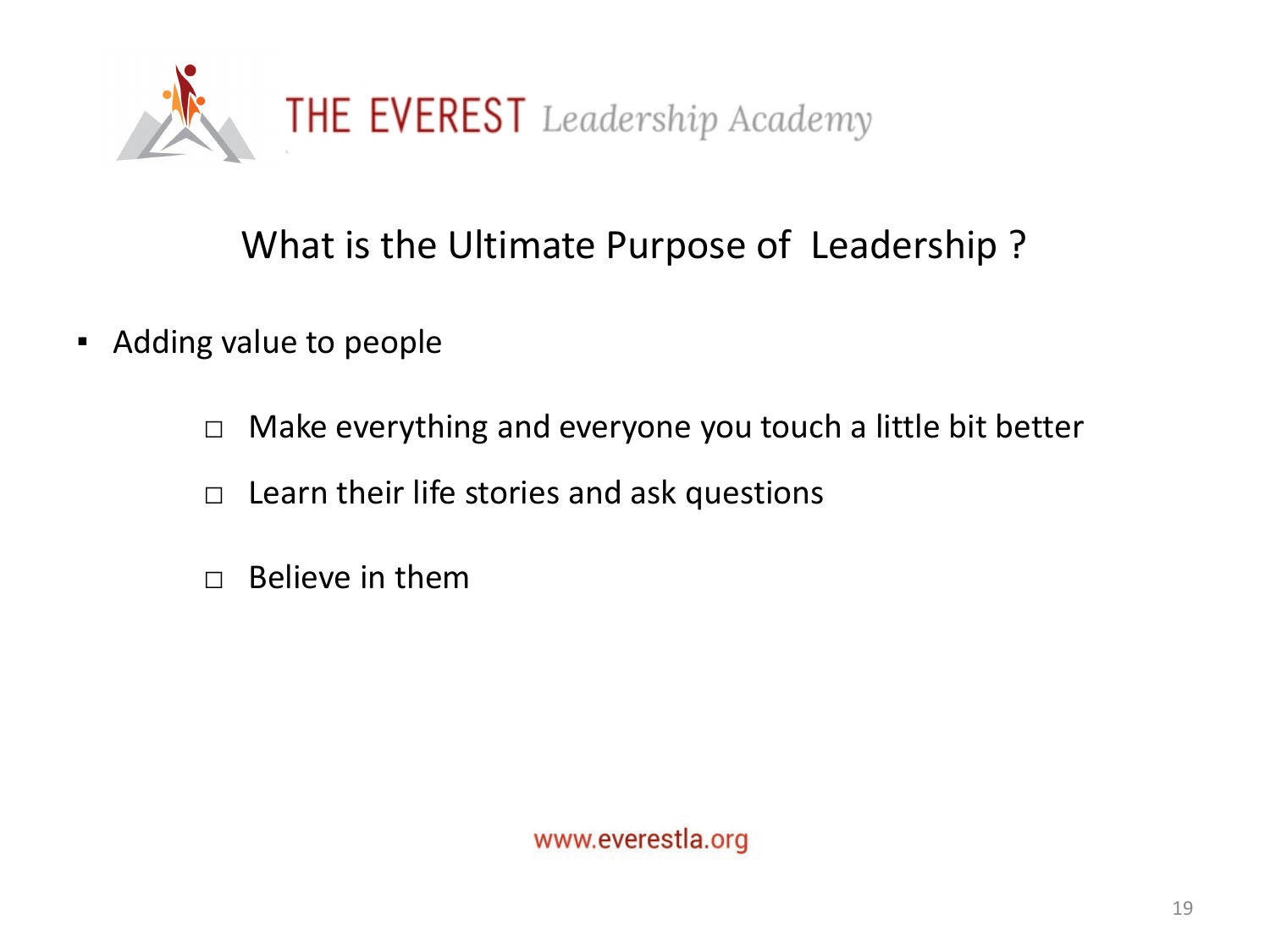

# What is the Difference Between Delegating & Abdicating Responsibility?

▪ Good leaders always take into account the skills, abilities, and interests of the person doing the work

- People who abdicate responsibility neglect leadership when they dump tasks on other people
- Good delegating includes carefully selecting the right person for the task
- You can delegate authority, but you cannot delegate responsibility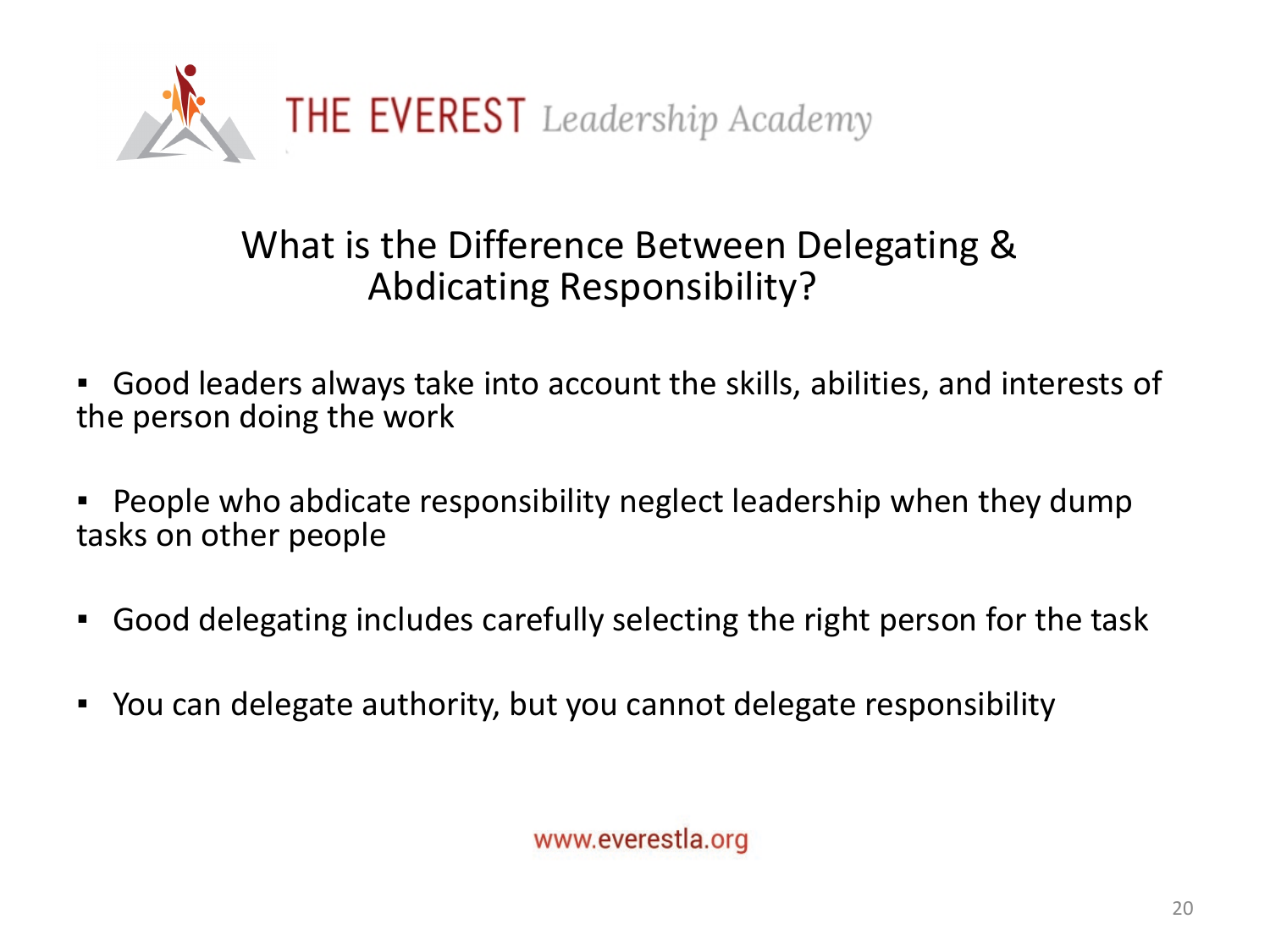

# What Are the Top Skills Required to Lead People Through Sustained Difficult Times?

- Define reality
	- $\Box$  A time of turbulence is a dangerous time, but its greatest danger is a temptation to deny reality – a leader's first responsibility
- Remind them of the big picture
	- $\Box$  Leaders can afford to be uncertain, but not unclear
- Help them develop a plan
	- $\Box$  Know where you are and where you want to go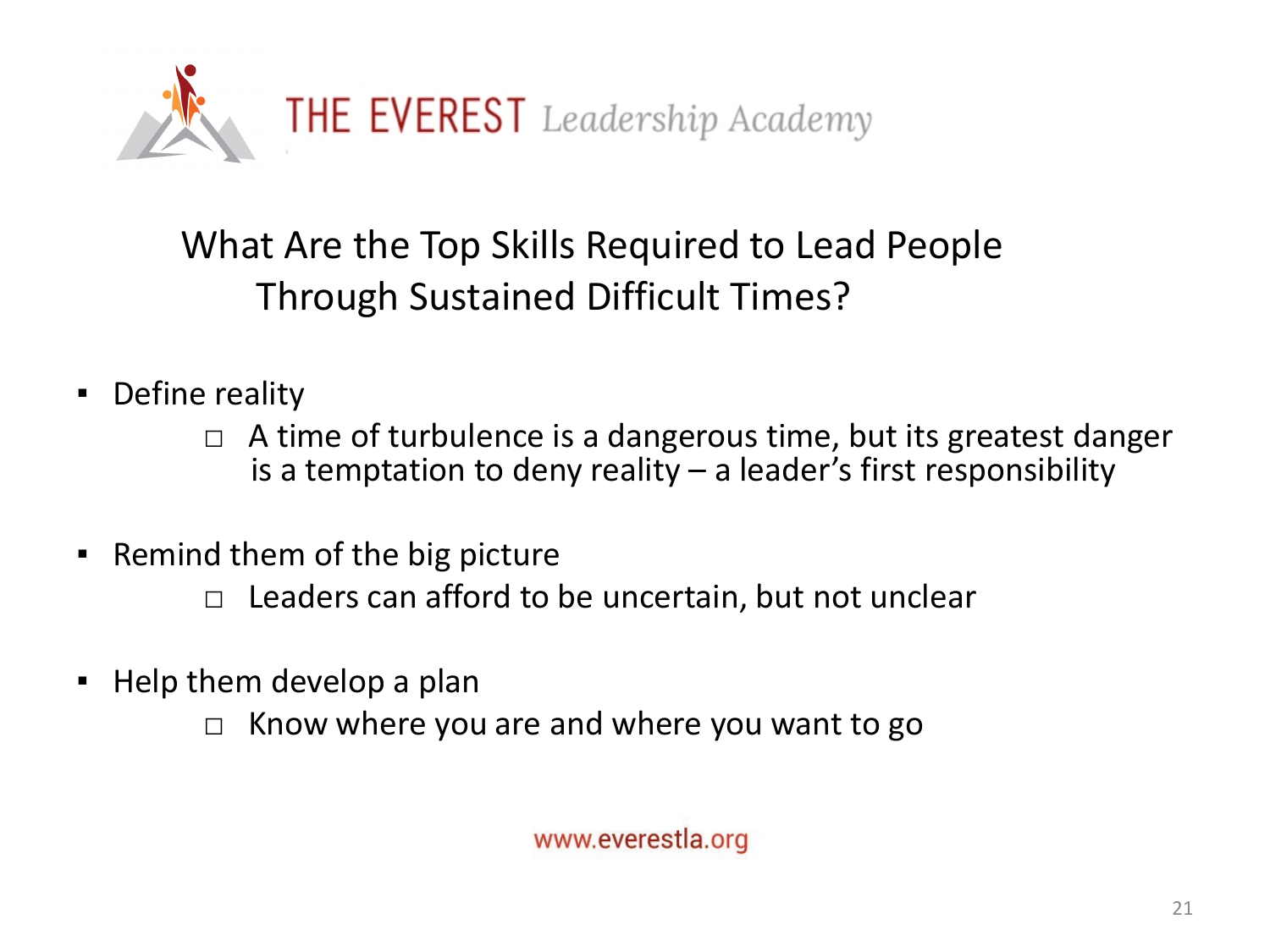

■ Help them make good choices

 $\Box$  Leaders have gained experience and developed wisdom

▪ Value and Promote Teamwork

 $\Box$  As a challenge escalates, the need for teamwork elevates

- **E** Give them hope
	- $\Box$  The leader must keep hope alive
	- $\Box$  Hope is the foundation of change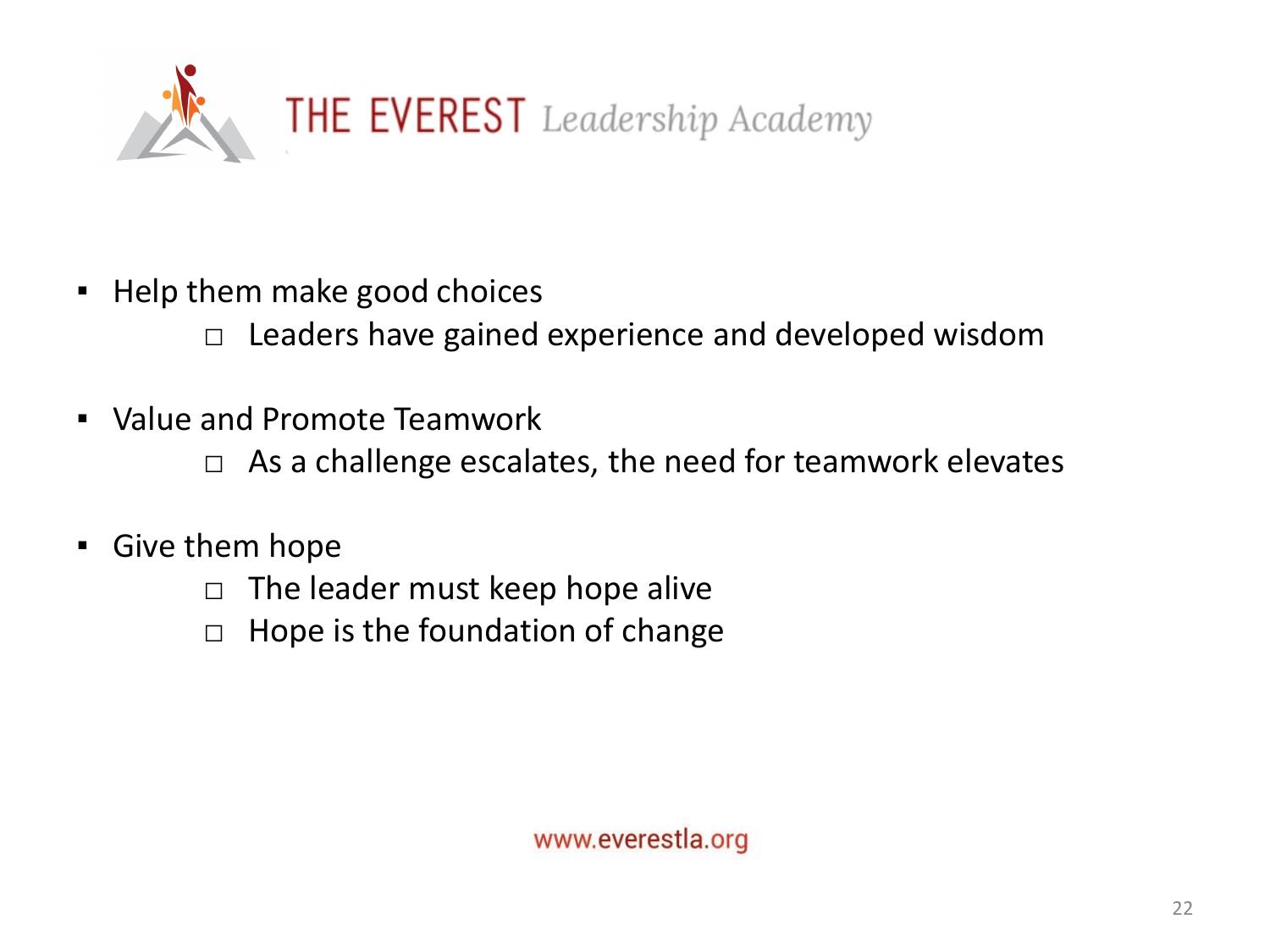

■ Help them make good choices

 $\Box$  Leaders have gained experience and developed wisdom

▪ Value and Promote Teamwork

 $\Box$  As a challenge escalates, the need for teamwork elevates

- **E** Give them hope
	- $\Box$  The leader must keep hope alive
	- $\Box$  Hope is the foundation of change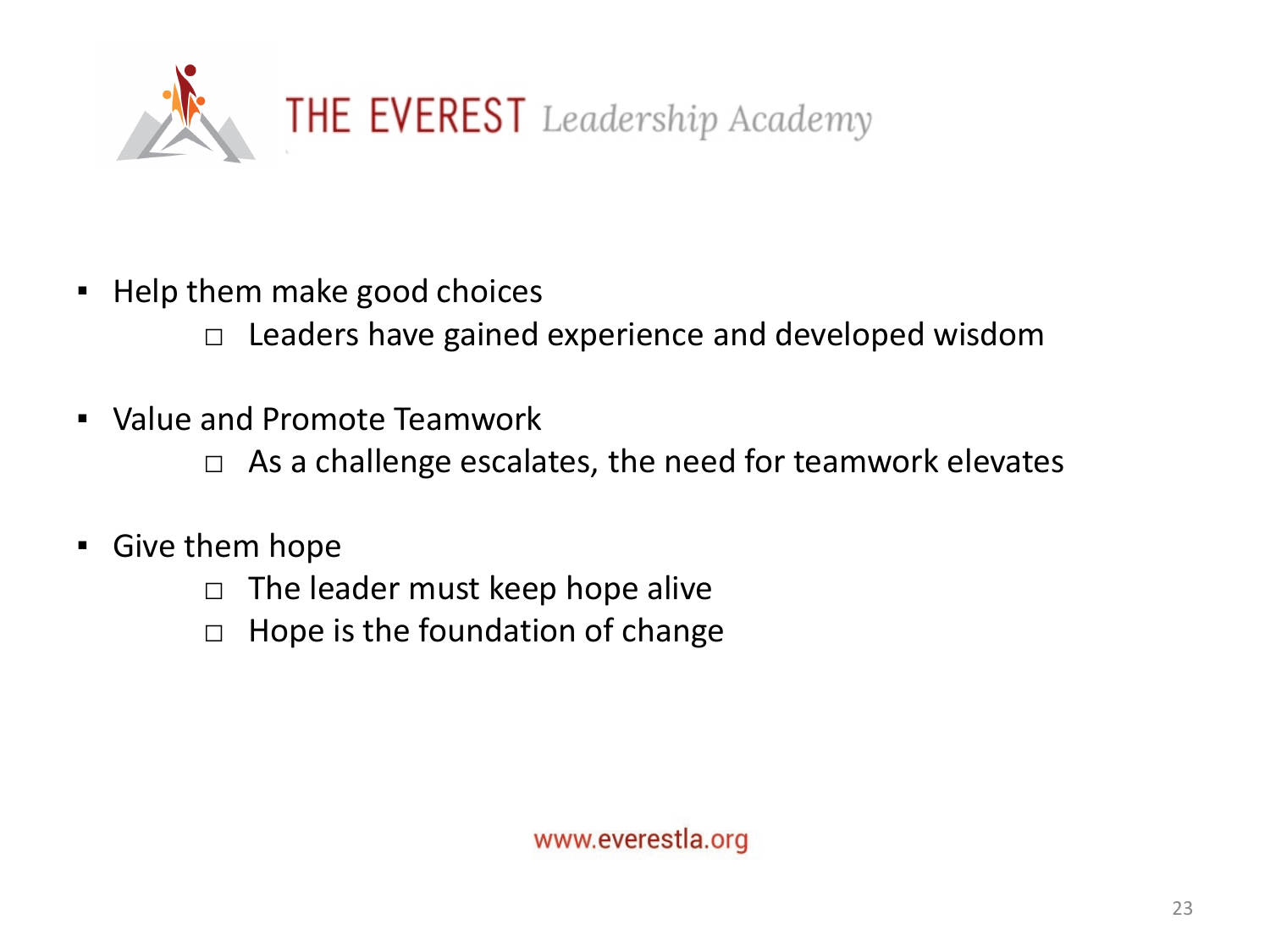

# How Do I Get Started in Leadership?

- When there is no track record of success?
	- □ You need to earn credibility, trust through character and competence
	- $\Box$  As people's trust grows, so will your influence
	- □ Makes things right
	- $\Box$  Tell the truth
- How do you determine your leadership potential?
	- $\Box$  Leadership begins with a need
	- $\Box$  Use your natural abilities to help others
	- $\Box$  Make the most of your passion
	- □ Develop your influence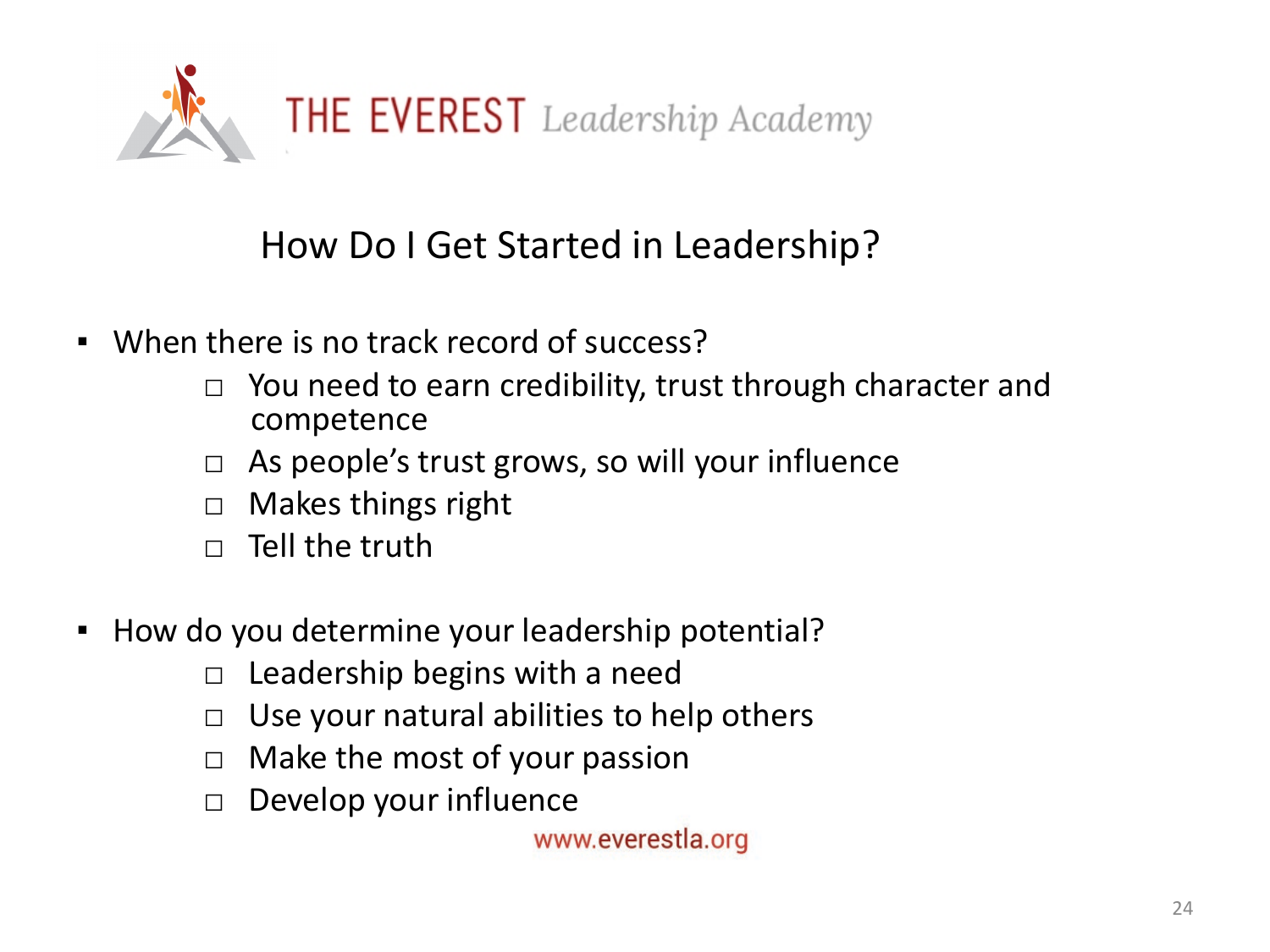

# How Can I Discover My Unique Purpose as a Leader?

- Discovering your purpose takes time
	- $\Box$  First you need to know yourself built on your strengths
	- $\Box$  Once you discover your strengths, you must intentionally increase your time using them
	- $\Box$  Target your work toward your strengths  $-$  "I was born to do this"